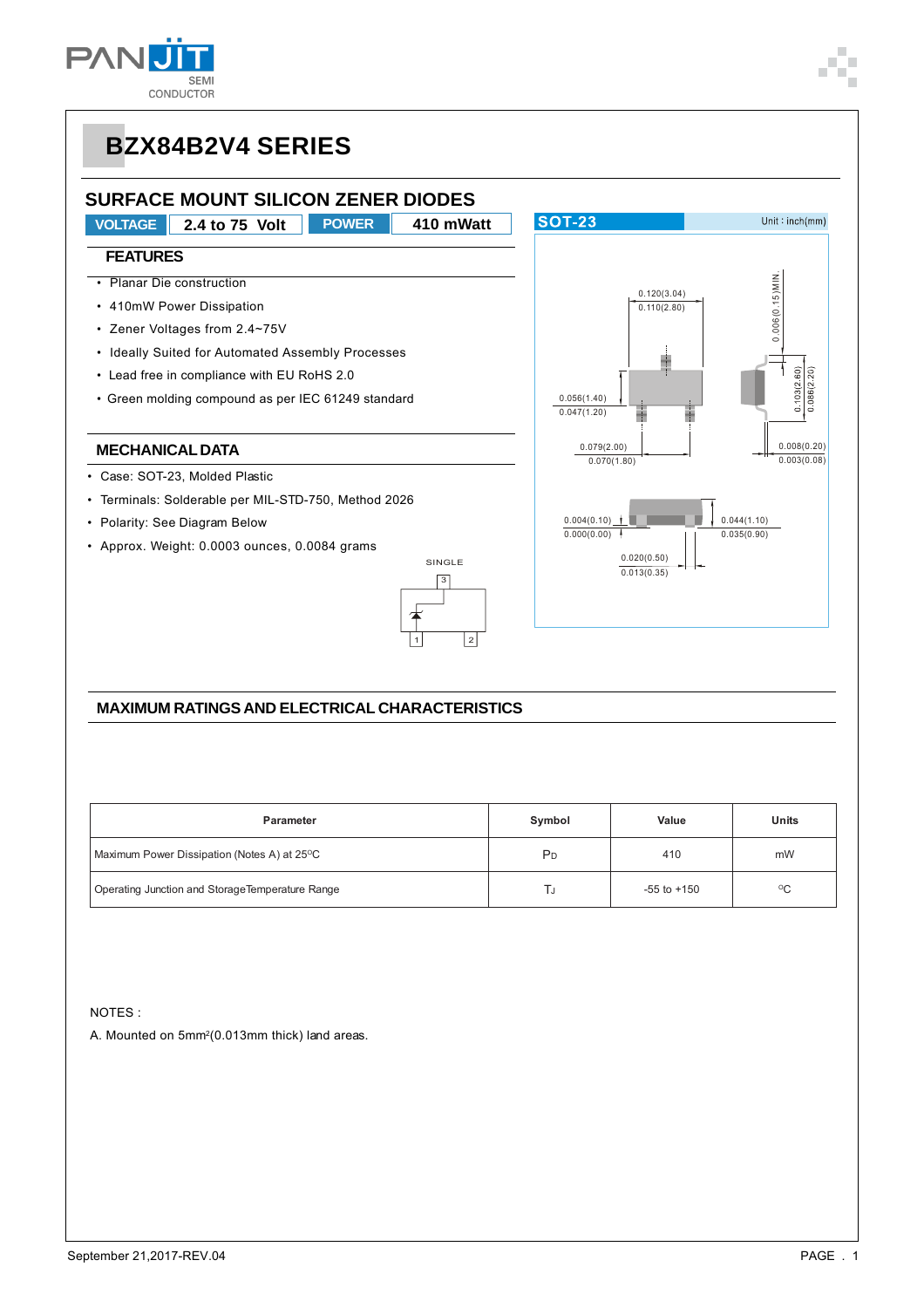

| Part Number             | Nominal Zener Voltage |        | Max. Zener Impedance |           |         | Max Reverse<br>Leakage Current |      | Marking |      |                |
|-------------------------|-----------------------|--------|----------------------|-----------|---------|--------------------------------|------|---------|------|----------------|
|                         | $VZ$ @ $IZT$          |        |                      | ZzT @ IzT |         | Zzk @ Izk                      |      | IR @ VR | Code |                |
|                         | Nom. V                | Min. V | Max. V               | Ω         | mA      | Ω                              | mA   | μA      | V    |                |
| 410 mWatts Zener Diodes |                       |        |                      |           |         |                                |      |         |      |                |
| <b>BZX84B2V4</b>        | 2.4                   | 2.35   | 2.45                 | 100       | 5.0     | 600                            | 1.00 | 50      | 1.0  | W <sub>1</sub> |
| <b>BZX84B2V7</b>        | 2.7                   | 2.64   | 2.75                 | 100       | 5.0     | 600                            | 1.00 | 20      | 1.0  | W <sub>2</sub> |
| BZX84B3                 | 3.0                   | 2.94   | 3.06                 | 95        | 5.0     | 600                            | 1.00 | 10      | 1.0  | W <sub>3</sub> |
| BZX84B3V3               | 3.3                   | 3.23   | 3.37                 | 95        | 5.0     | 600                            | 1.00 | 5.0     | 1.0  | W <sub>4</sub> |
| BZX84B3V6               | 3.6                   | 3.52   | 3.67                 | 90        | 5.0     | 600                            | 1.00 | 5.0     | 1.0  | W <sub>5</sub> |
| <b>BZX84B3V9</b>        | 3.9                   | 3.82   | 3.98                 | 90        | 5.0     | 600                            | 1.00 | 3.0     | 1.0  | W <sub>6</sub> |
| BZX84B4V3               | 4.3                   | 4.21   | 4.39                 | 90        | 5.0     | 600                            | 1.00 | 3.0     | 1.0  | W7             |
| <b>BZX84B4V7</b>        | 4.7                   | 4.61   | 4.79                 | 80        | 5.0     | 500                            | 1.00 | 3.0     | 2.0  | W8             |
| <b>BZX84B5V1</b>        | 5.1                   | 5.00   | 5.20                 | 60        | 5.0     | 480                            | 1.00 | 2.0     | 2.0  | W9             |
| BZX84B5V6               | 5.6                   | 5.49   | 5.71                 | 40        | 5.0     | 400                            | 1.00 | 1.0     | 2.0  | <b>WA</b>      |
| <b>BZX84B6V2</b>        | 6.2                   | 6.08   | 6.32                 | 10        | 5.0     | 150                            | 1.00 | 3.0     | 4.0  | <b>WB</b>      |
| BZX84B6V8               | 6.8                   | 6.66   | 6.94                 | 15        | 5.0     | 80                             | 1.00 | 2.0     | 4.0  | WC             |
| <b>BZX84B7V5</b>        | 7.5                   | 7.35   | 7.65                 | 15        | 5.0     | 80                             | 1.00 | 1.0     | 5.0  | <b>WD</b>      |
| BZX84B8V2               | 8.2                   | 8.04   | 8.36                 | 15        | 5.0     | 80                             | 1.00 | 0.7     | 5.0  | WE             |
| <b>BZX84B8V7</b>        | 8.7                   | 8.53   | 8.87                 | 15        | 5.0     | 100                            | 1.00 | 0.7     | 5.0  | 87C            |
| <b>BZX84B9V1</b>        | 9.1                   | 8.92   | 9.28                 | 15        | 5.0     | 100                            | 1.00 | 0.5     | 6.0  | WF             |
| <b>BZX84B10</b>         | 10                    | 9.80   | 10.20                | 20        | 5.0     | 150                            | 1.00 | 0.2     | 7.0  | <b>WG</b>      |
| <b>BZX84B11</b>         | 11                    | 10.78  | 11.22                | 20        | 5.0     | 150                            | 1.00 | 0.1     | 8.0  | WH             |
| <b>BZX84B12</b>         | 12                    | 11.76  | 12.24                | 25        | 5.0     | 150                            | 1.00 | 0.1     | 8.0  | WI             |
| <b>BZX84B13</b>         | 13                    | 12.74  | 13.26                | 30        | 5.0     | 170                            | 1.00 | 0.1     | 8.0  | <b>WK</b>      |
| <b>BZX84B14</b>         | 14                    | 13.72  | 14.28                | 30        | 5.0     | 170                            | 1.00 | 0.1     | 10.0 | WJ             |
| <b>BZX84B15</b>         | 15                    | 14.70  | 15.30                | 30        | 5.0     | 200                            | 1.00 | 0.1     | 10.5 | <b>WL</b>      |
| <b>BZX84B16</b>         | 16                    | 15.68  | 16.32                | 40        | 5.0     | 200                            | 1.00 | 0.1     | 11.2 | <b>WM</b>      |
| <b>BZX84B17</b>         | 17                    | 16.66  | 17.34                | 40        | 5.0     | 200                            | 1.00 | 0.1     | 12.2 | 17C            |
| <b>BZX84B18</b>         | 18                    | 17.64  | 18.36                | 45        | 5.0     | 225                            | 1.00 | 0.1     | 12.6 | <b>WN</b>      |
| BZX84B20                | 20                    | 19.60  | 20.40                | 55        | 5.0     | 225                            | 1.00 | 0.1     | 14.0 | <b>WO</b>      |
| <b>BZX84B22</b>         | 22                    | 21.56  | 22.44                | 55        | 5.0     | 250                            | 1.00 | 0.1     | 15.4 | <b>WP</b>      |
| <b>BZX84B24</b>         | 24                    | 23.52  | 24.48                | 70        | 5.0     | 250                            | 1.00 | 0.1     | 16.8 | <b>WR</b>      |
| BZX84B27                | 27                    | 26.46  | 27.54                | 80        | 5.0     | 300                            | 1.00 | 0.1     | 18.9 | WS             |
| BZX84B28                | 28                    | 27.44  | 28.56                | 80        | 5.0     | 300                            | 1.00 | 0.1     | 20.5 | 28C            |
| BZX84B30                | 30                    | 29.40  | 30.60                | 80        | 5.0     | 300                            | 1.00 | 0.1     | 21.0 | WT             |
| BZX84B33                | 33                    | 32.34  | 33.66                | 80        | 5.0     | 325                            | 1.00 | 0.1     | 23.1 | WU             |
| BZX84B36                | 36                    | 35.28  | 36.72                | 90        | 5.0     | 350                            | 1.00 | 0.1     | 25.2 | WW             |
| <b>BZX84B39</b>         | 39                    | 38.22  | 39.78                | 130       | 5.0     | 350                            | 1.00 | 0.1     | 27.3 | WX.            |
| <b>BZX84B43</b>         | 43                    | 42.14  | 43.86                | 150       | 5.0     | 375                            | 1.00 | 0.1     | 30.1 | WY.            |
| BZX84B47                | 47                    | 46.06  | 47.94                | 170       | 5.0     | 375                            | 1.00 | 0.1     | 32.9 | WZ             |
| <b>BZX84B51</b>         | 51                    | 49.98  | 52.02                | 100       | 5.0     | 400                            | 1.00 | 0.1     | 38.0 | XA             |
| BZX84B56                | 56                    | 54.88  | 57.12                | 135       | 2.5     | 1000                           | 1.00 | 0.1     | 42.0 | X2             |
| BZX84B62                | 62                    | 60.76  | 63.24                | 150       | 2.5     | 1000                           | 1.00 | 0.1     | 46.0 | X3             |
| BZX84B68                | 68                    | 66.64  | 69.36                | 200       | 2.5     | 1000                           | 1.00 | 0.1     | 51.0 | X4             |
| BZX84B75                | 75                    | 73.50  | 76.50                | 250       | $2.5\,$ | 1000                           | 1.00 | 0.1     | 56.0 | X5             |

Ì.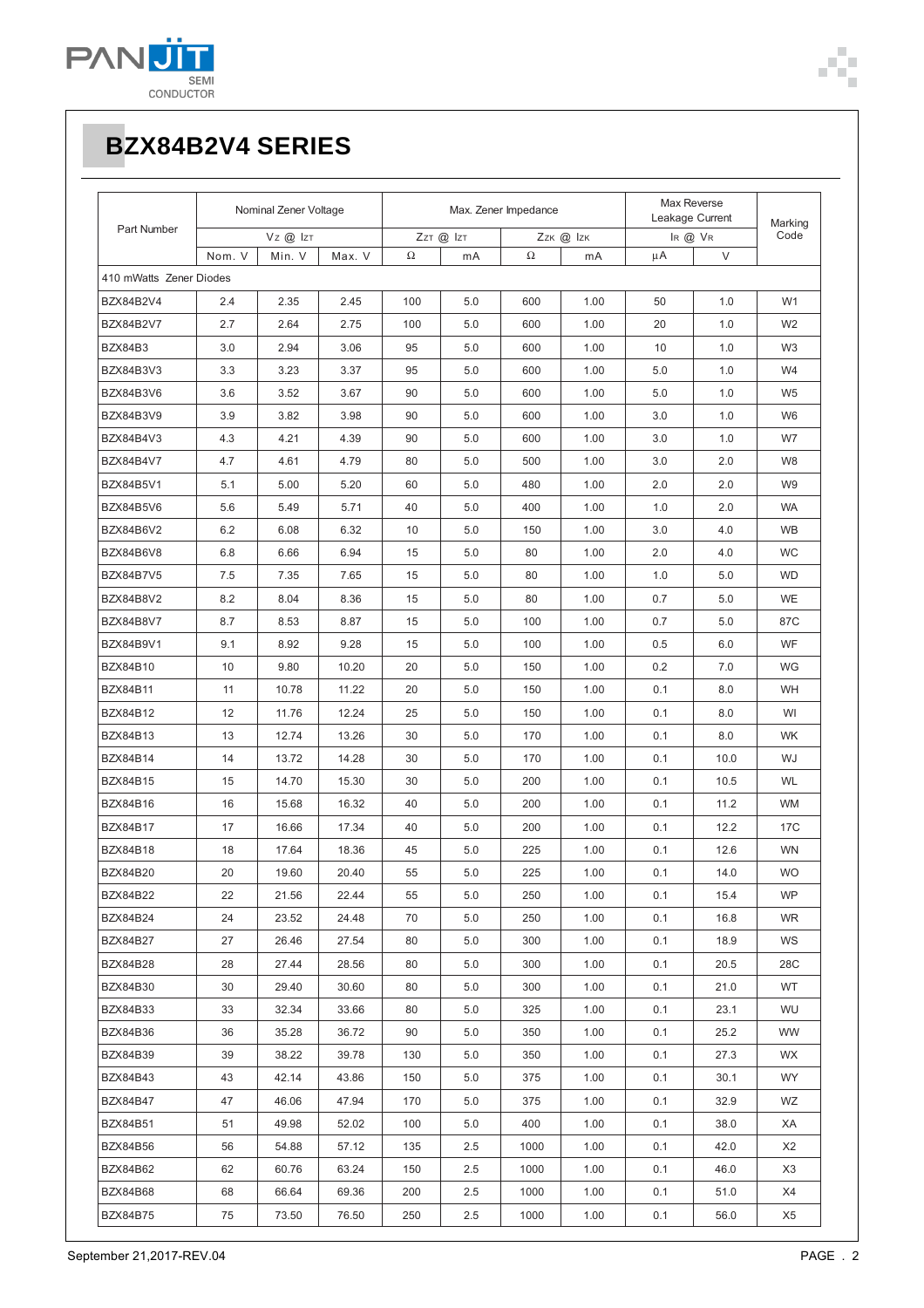

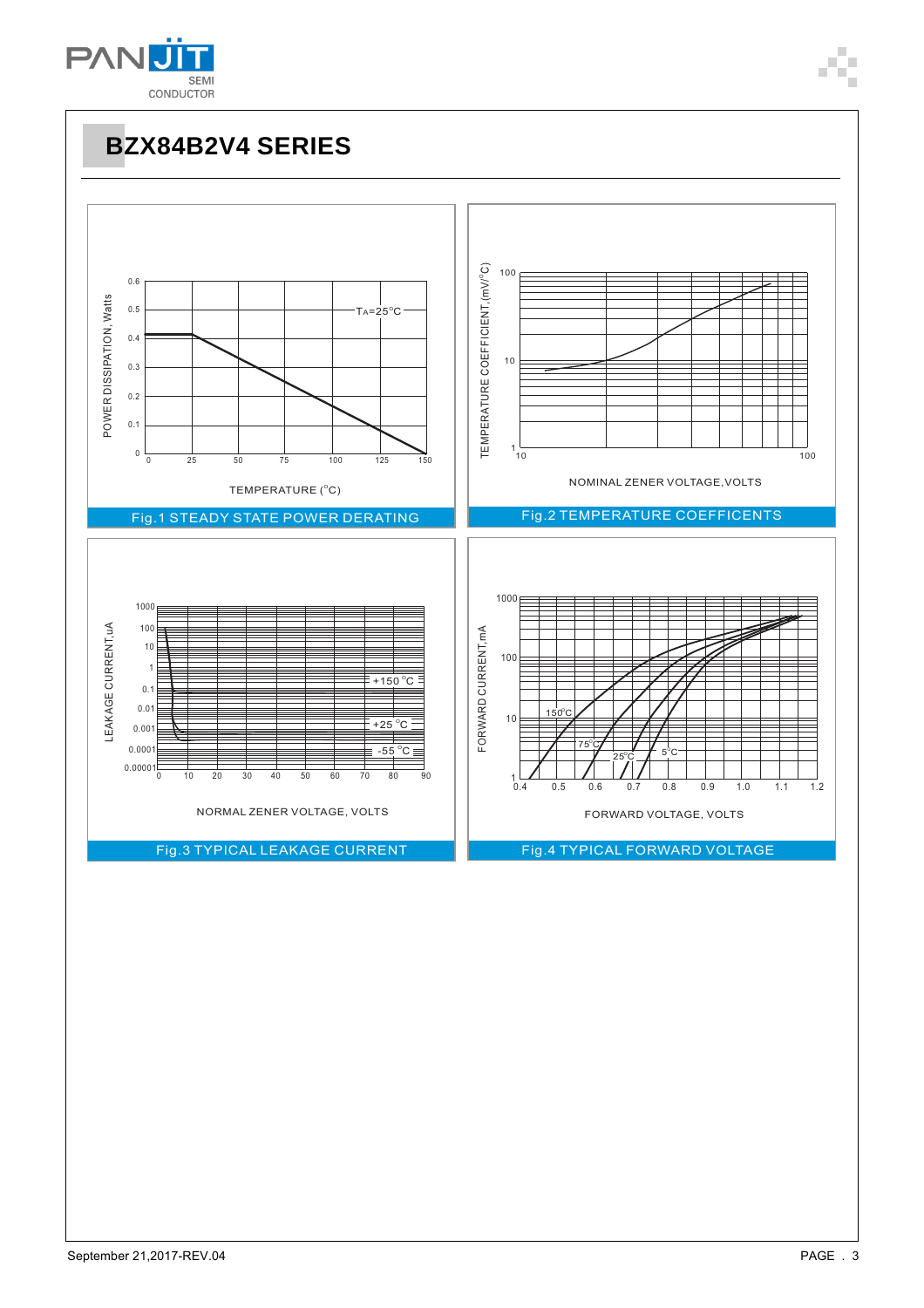

#### **MOUNTING PAD LAYOUT**



#### **ORDER INFORMATION**

• Packing information

T/R - 12K per 13" plastic Reel

T/R - 3K per 7" plastic Reel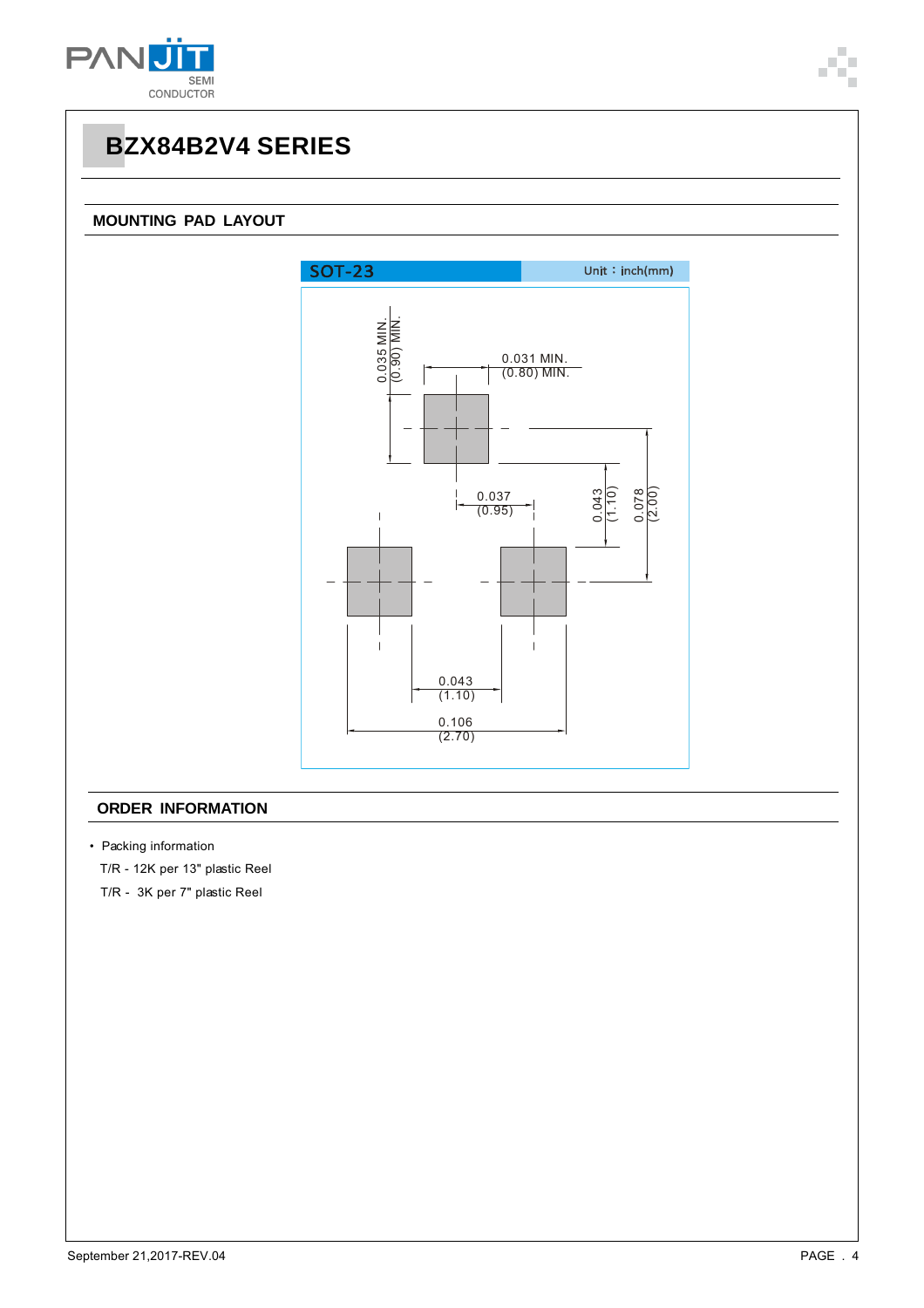

# **BZX84B2V4 SERIES Part No\_packing code\_Version** BZX84B2V4\_R1\_00001 BZX84B2V4\_R2\_00001 **For example : RB500V-40\_R2\_00001** Τ **Serial number**  $\overline{\phantom{a}}$ **Part No. Version code means HF Packing size code means 13" Packing type means T/R**

| <b>Packing Code XX</b>                         |                      |                                            |                |                                                      | <b>Version Code XXXXX</b> |               |  |
|------------------------------------------------|----------------------|--------------------------------------------|----------------|------------------------------------------------------|---------------------------|---------------|--|
| <b>Packing type</b>                            | 1 <sup>st</sup> Code | <b>Packing size code</b>                   |                | 2 <sup>nd</sup> Code HF or RoHS 1 <sup>st</sup> Code |                           | 2nd~5th Code  |  |
| <b>Tape and Ammunition Box</b><br>(T/B)        | A                    | N/A                                        | 0              | <b>HF</b>                                            | 0                         | serial number |  |
| <b>Tape and Reel</b><br>(T/R)                  | R                    | 7"                                         |                | <b>RoHS</b>                                          | 1                         | serial number |  |
| <b>Bulk Packing</b><br>(B/P)                   | B                    | 13"                                        | $\overline{2}$ |                                                      |                           |               |  |
| <b>Tube Packing</b><br>(T/P)                   |                      | 26 <sub>mm</sub>                           | $\mathbf x$    |                                                      |                           |               |  |
| <b>Tape and Reel (Right Oriented)</b><br>(TRR) | S                    | 52mm                                       | Υ              |                                                      |                           |               |  |
| <b>Tape and Reel (Left Oriented)</b><br>(TRL)  |                      | <b>PANASERT T/B CATHODE UP</b><br>(PBCU)   | U              |                                                      |                           |               |  |
| <b>FORMING</b>                                 | F                    | <b>PANASERT T/B CATHODE DOWN</b><br>(PBCD) | Đ              |                                                      |                           |               |  |